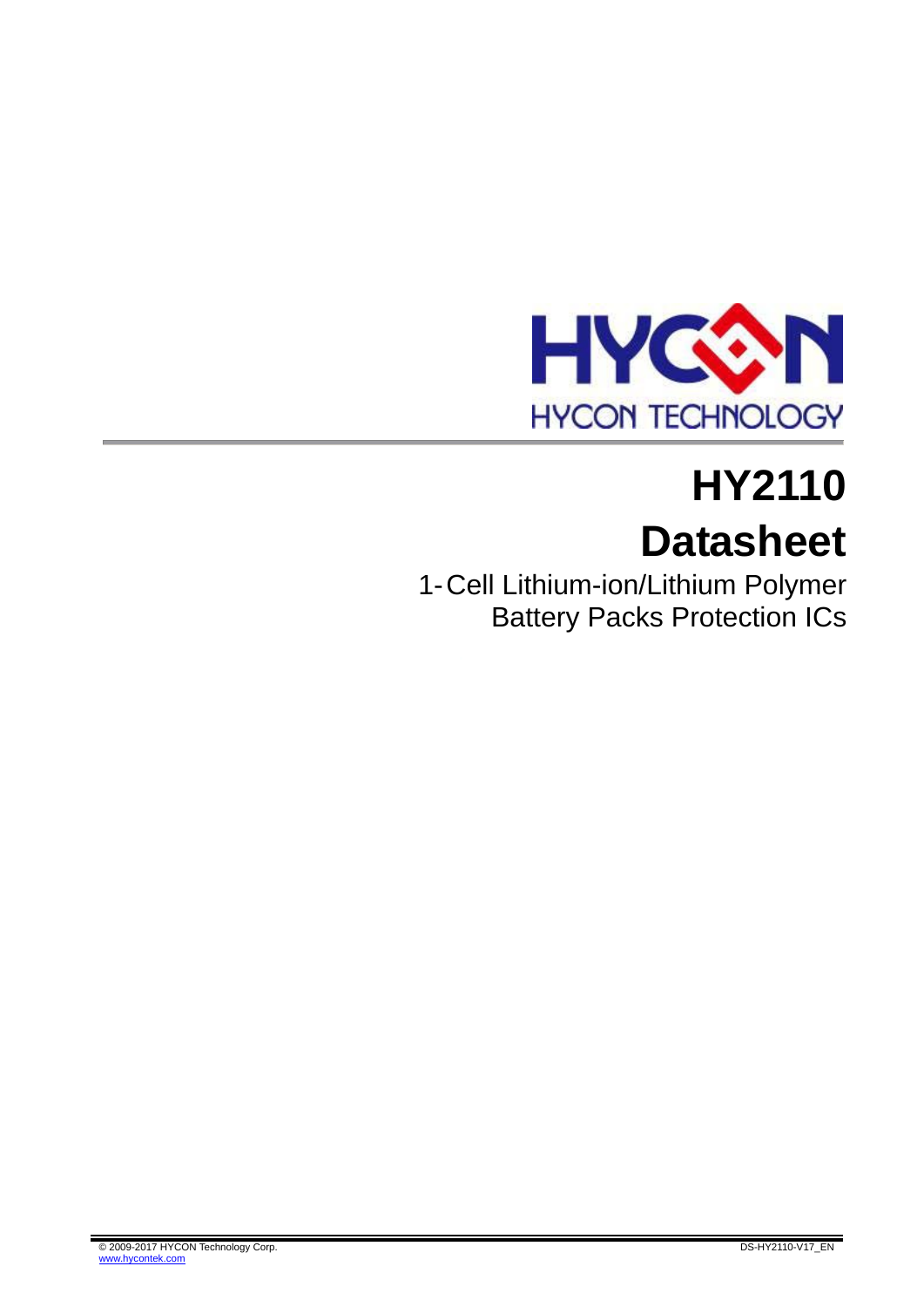

# **Table of Contents**

| 1.    |  |
|-------|--|
| 2.    |  |
| 3.    |  |
| 4.    |  |
| 5.    |  |
| 6.    |  |
| 7.    |  |
| 8.    |  |
| 9.    |  |
| 10.   |  |
| 11.   |  |
| 11.1. |  |
| 11.2. |  |
| 11.3. |  |
| 11.4. |  |
| 11.5. |  |
| 11.6. |  |
| 11.7. |  |
| 11.8. |  |
| 12.   |  |
| 13.   |  |
| 13.1. |  |
|       |  |
| 14.1. |  |
| 14.2. |  |
| 15.   |  |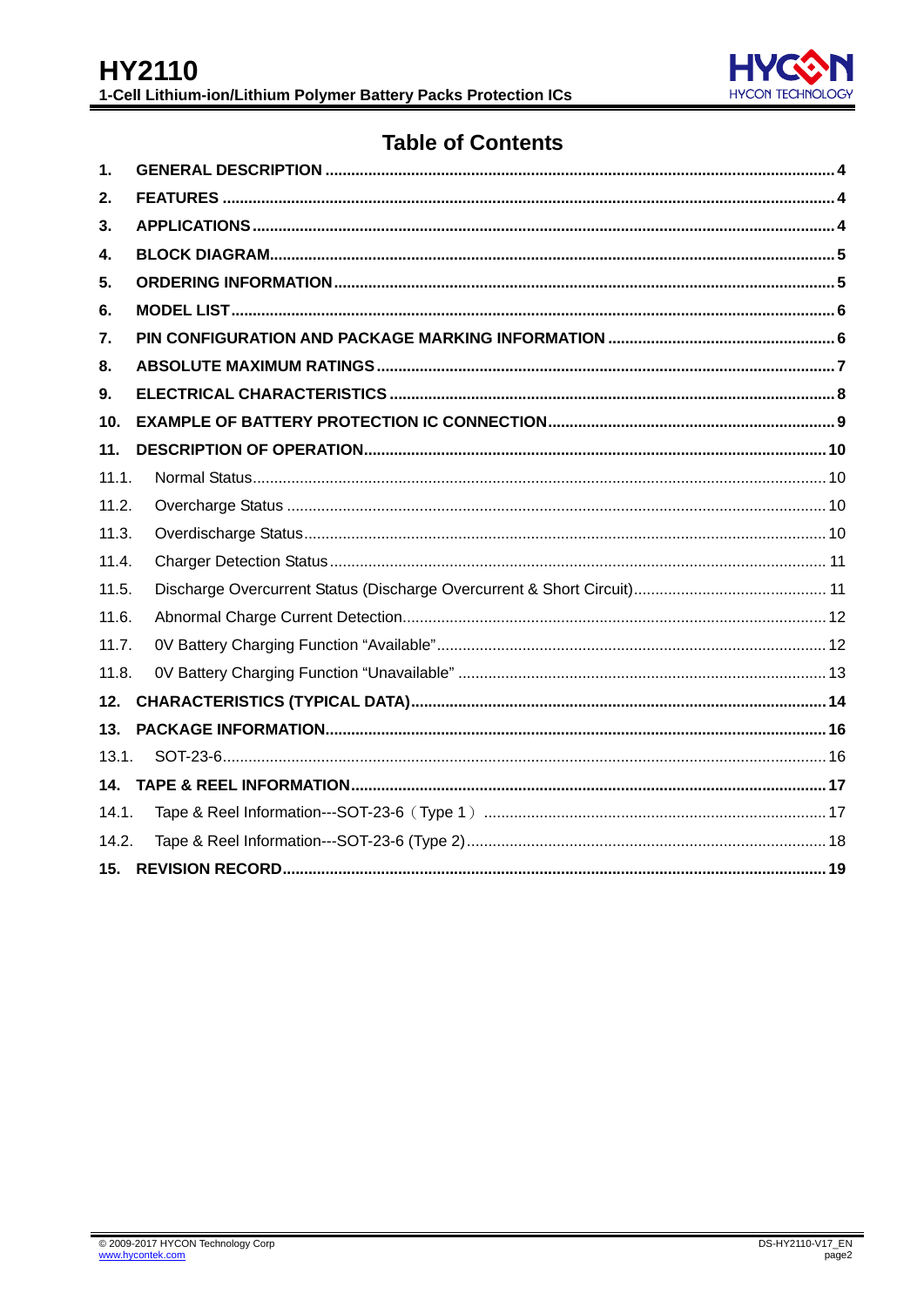

Attention:

- 1. HYCON Technology Corp. reserves the right to change the content of this datasheet without further notice. For most up-to-date information, please constantly visit our website: [http://www.hycontek.com](http://www.hycontek.com/) .
- 2. HYCON Technology Corp. is not responsible for problems caused by figures or application circuits narrated herein whose related industrial properties belong to third parties.
- 3. Specifications of any HYCON Technology Corp. products detailed or contained herein stipulate the performance, characteristics, and functions of the specified products in the independent state. We does not guarantee of the performance, characteristics, and functions of the specified products as placed in the customer's products or equipment. Constant and sufficient verification and evaluation is highly advised.
- 4. Please note the operating conditions of input voltage, output voltage and load current and ensure the IC internal power consumption does not exceed that of package tolerance. HYCON Technology Corp. assumes no responsibility for equipment failures that resulted from using products at values that exceed, even momentarily, rated values listed in products specifications of HYCON products specified herein.
- 5. Notwithstanding this product has built-in ESD protection circuit, please do not exert excessive static electricity to protection circuit.
- 6. Products specified or contained herein cannot be employed in applications which require extremely .high levels of reliability, such as device or equipment affecting the human body, health/medical equipments, security systems, or any apparatus installed in aircrafts and other vehicles.
- 7. Despite the fact that HYCON Technology Corp. endeavors to enhance product quality as well as reliability in every possible way, failure or malfunction of semiconductor products may happen. Hence, users are strongly recommended to comply with safety design including redundancy and fire-precaution equipments to prevent any accidents and fires that may follow.
- 8. Use of the information described herein for other purposes and/or reproduction or copying without the permission of HYCON Technology Corp. is strictly prohibited.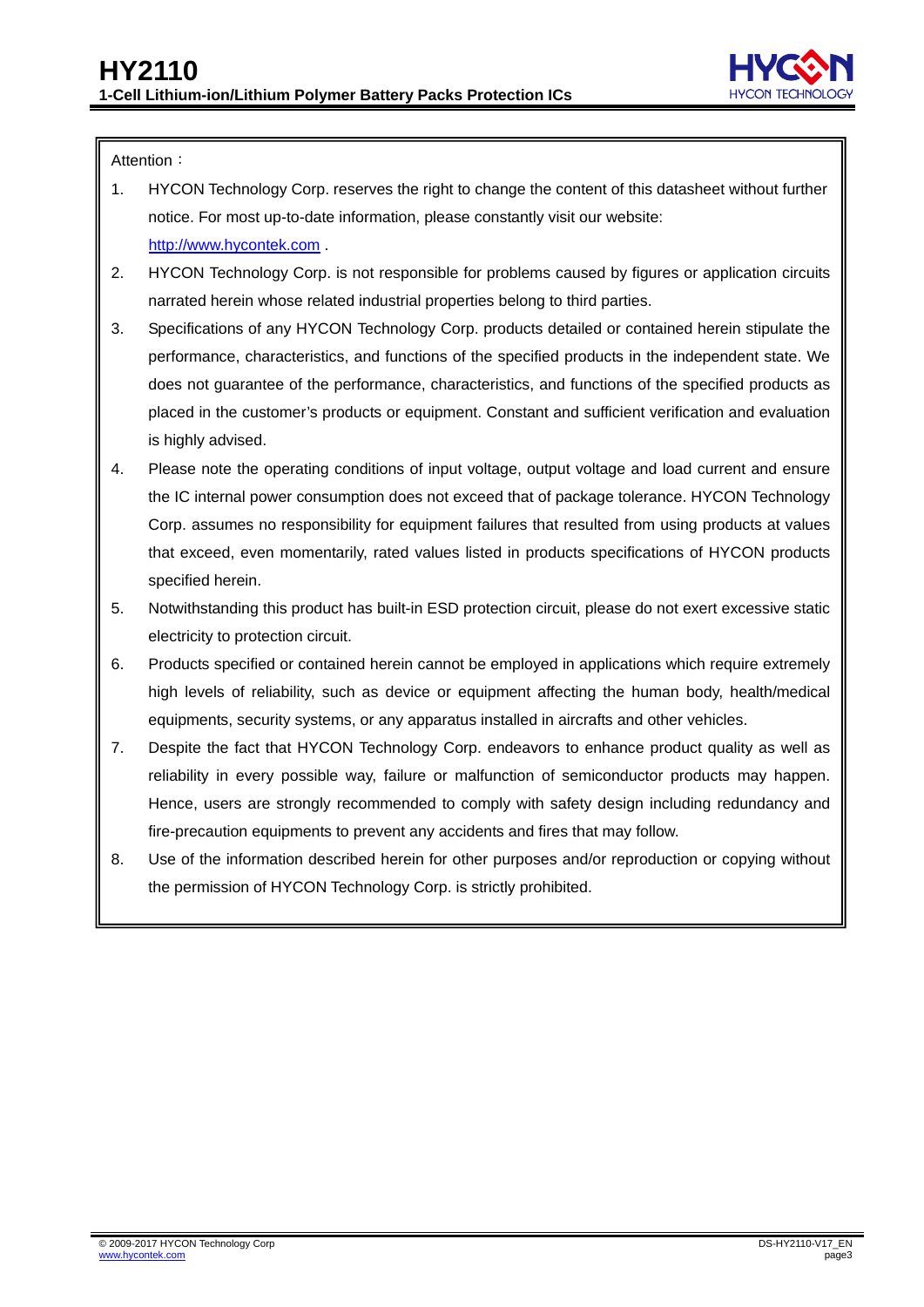

## <span id="page-3-0"></span>**1. General Description**

The series of **HY2110** ICs is best created for single-cell lithium-ion/lithium polymer rechargeable battery protection and it also comprises high-accuracy voltage detectors and delay circuits.

These ICs are suitable for protecting single-cell rechargeable lithium-ion/lithium polymer battery packs against the problems of overcharge, overdischarge and overcurrent.

# <span id="page-3-1"></span>**2. Features**

The features of the whole series of HY2110 are as follows:

(1) High-accuracy voltage detection circuit

| • Overcharge detection voltage:            | 4.250 to 4.350V | Accuracy: ±50mV  |
|--------------------------------------------|-----------------|------------------|
| • Overcharge release voltage:              | 4.050 to 4.150V | Accuracy: ±50mV  |
| • Overdischarge detection voltage:         | 2.300 to 2.900V | Accuracy: ±100mV |
| • Overdischarge release voltage:           | 2.900 to 3.000V | Accuracy: ±100mV |
| • Discharge overcurrent detection voltage: | 150mV           | Accuracy: ±30mV  |
| • Short-circuiting detection voltage:      | $0.85V$ (fixed) | Accuracy: ±300mV |

(2) Delay times are generated by an internal circuit (external capacitors are unnecessary).

| • Overcharge delay time:            | 100ms typ. |
|-------------------------------------|------------|
| • Overdischarge delay time:         | 25ms typ.  |
| • Discharge overcurrent delay time: | 10ms typ.  |

- Short circuit delay time: 500μs typ.
- (3) Power-down function "Yes" / "No" are selectable (See Model List).
- (4) Auto overdischarge recovery function "Yes" / "No" are selectable (See Model List).
- (5) Low current consumption (Products with Power-down Function)
	- Operation mode: 3.0μA typ., 6.0μA max. (VDD=3.9V)
	- Ultra low power-down current: 0.1μA max. (VDD=2.0V)
- (6) High-withstanding-voltage device is used for charger connection pins
	- (CS pin and OC pin: Absolute maximum rating = 20 V)
- (7) 0 V battery charge function "available" / "unavailable" are selectable (See Model List).
- (8) Wide operating temperature range: −40°C to +85 °C
- (9) Small package: SOT-23-6
- (10) The HY2110 series are Halogen-free, green package

## <span id="page-3-2"></span>**3. Applications**

- 1-cell lithium-ion rechargeable battery packs
- 1-cell lithium polymer rechargeable battery packs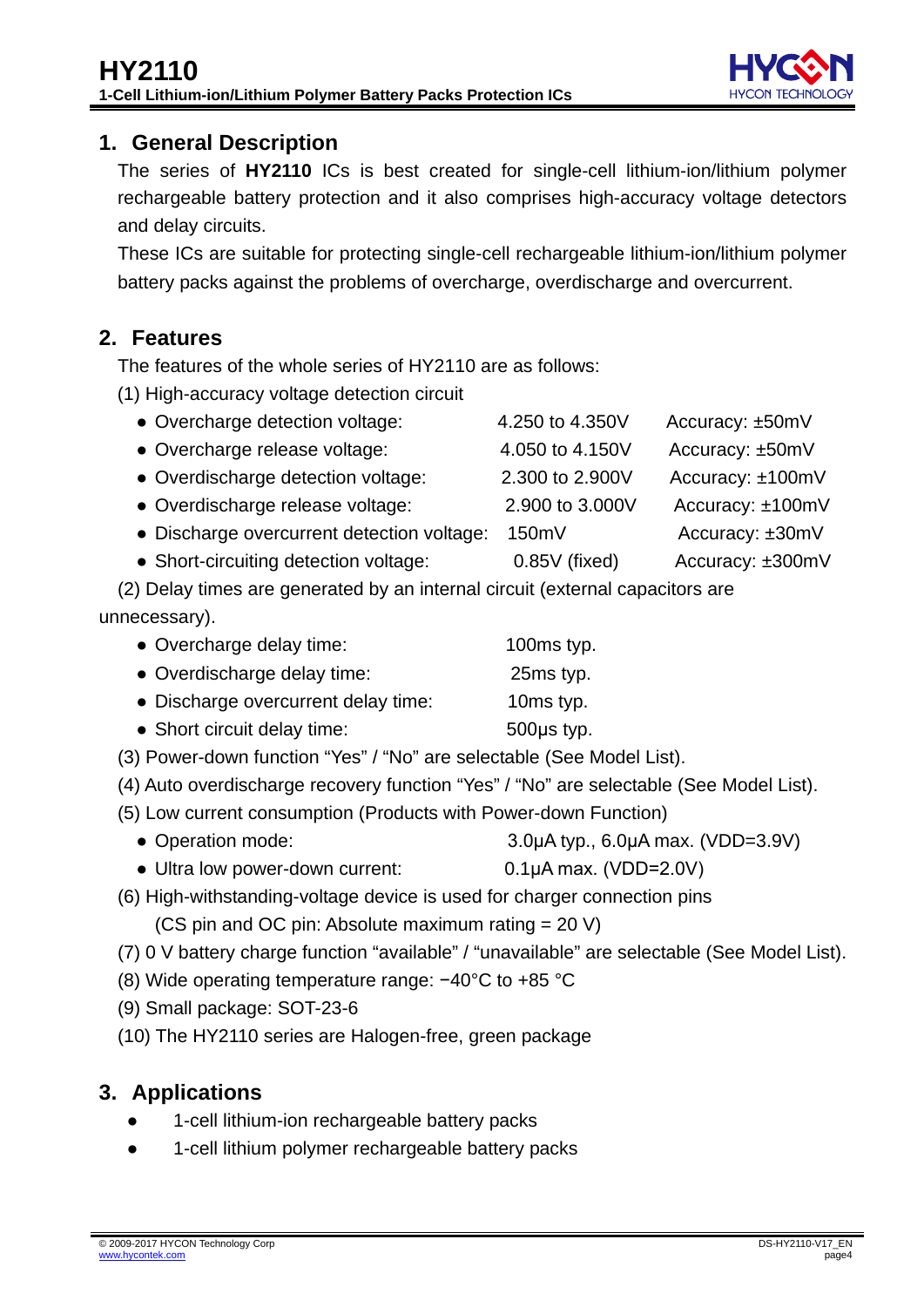## <span id="page-4-0"></span>**4. Block Diagram**



# <span id="page-4-1"></span>**5. Ordering Information**

Product name define



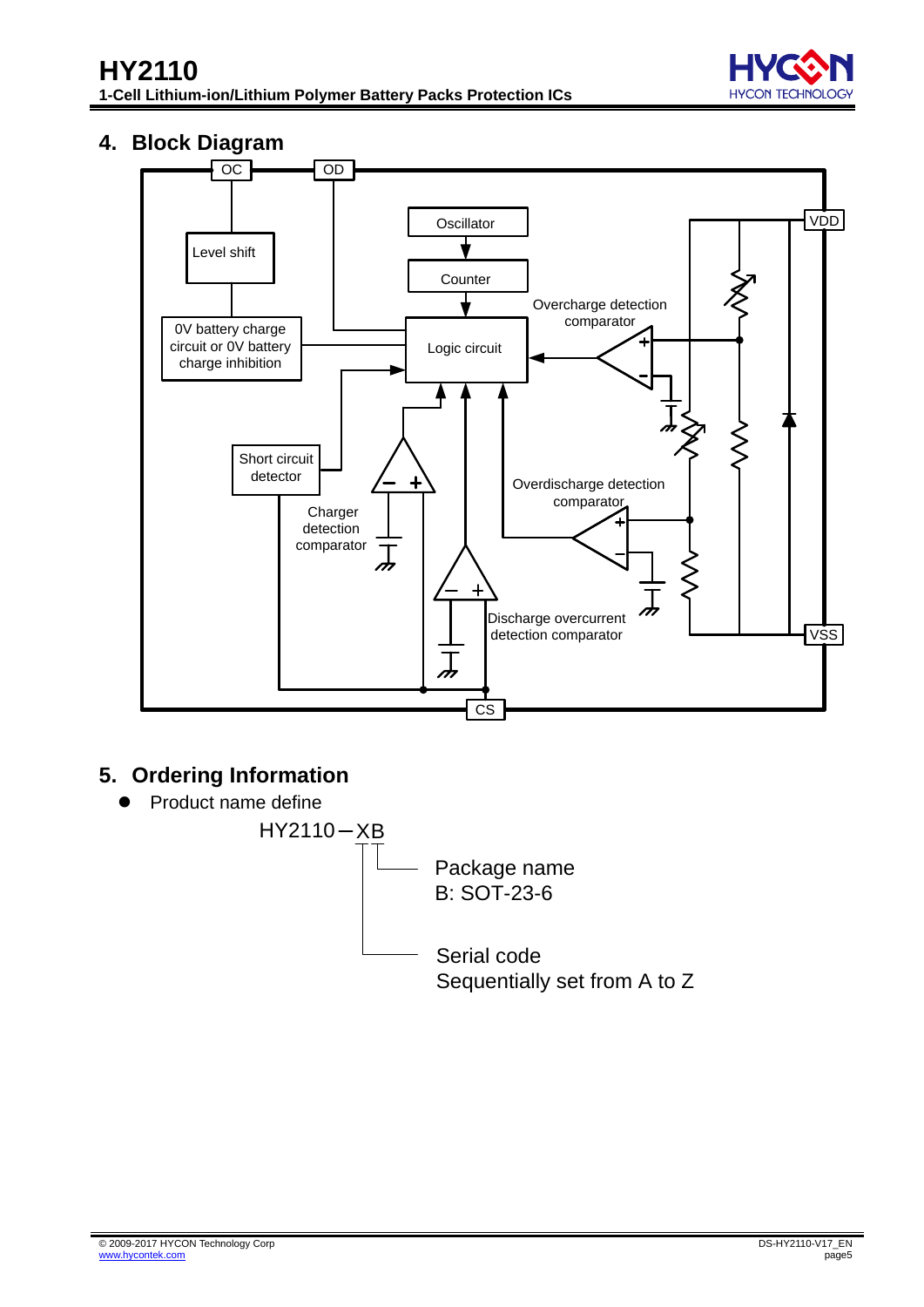

## <span id="page-5-0"></span>**6. Model List**

| <b>Model</b>     | Overcharge<br>detection<br>voltage | Overcharge<br>release<br>voltage | Overdischarge<br>detection<br>voltage | Overdischarge<br>release<br>voltage | Discharge<br>overcurrent<br>detection<br>voltage | 0V<br>battery<br>charge<br>function | Other<br>function                             |
|------------------|------------------------------------|----------------------------------|---------------------------------------|-------------------------------------|--------------------------------------------------|-------------------------------------|-----------------------------------------------|
|                  | Vcu                                | $V_{CR}$                         | V <sub>DL</sub>                       | <b>V</b> <sub>DR</sub>              | $V_{\text{DIP}}$                                 | $V_{OCH}$                           | -                                             |
| <b>HY2110-AB</b> | $4.30+0.05V$                       | $4.10+0.05V$                     | $2.4 + 0.1V$                          | $3.0 + 0.1V$                        | $150\pm30$ mV                                    | available                           | Power-down<br>function                        |
| <b>HY2110-CB</b> | $4.28 + 0.05V$                     | $4.08 \pm 0.05$ V                | $2.4 + 0.1V$                          | $3.0 + 0.1V$                        | $150\pm30$ mV                                    | available                           | Power-down<br>function                        |
| <b>HY2110-DB</b> | $4.28 + 0.05V$                     | $4.08 + 0.05V$                   | $2.4 + 0.1V$                          | $3.0 + 0.1V$                        | $150\pm30$ mV                                    | available                           | Auto<br>overdischarge<br>recovery<br>function |

**Remark:** Please contact our sales office for the products with detection voltage value other than those specified above.

## <span id="page-5-1"></span>**7. Pin Configuration and Package Marking Information**

| Pin No. | <b>Symbol</b> | <b>Description</b>                               |
|---------|---------------|--------------------------------------------------|
|         | <b>OD</b>     | MOSFET gate connection pin for discharge control |
|         | <b>CS</b>     | Input pin for current sense, charger detect pin  |
| ົ       | <b>OC</b>     | MOSFET gate connection pin for charge control    |
|         | <b>NC</b>     | No connection.                                   |
| 5       | VDD           | Power supply pin                                 |
| 6       | <b>VSS</b>    | Ground pin                                       |

<span id="page-5-2"></span>

- 10 : Product Name
- XB : Serial code & Package name
- XXXX : Traceability code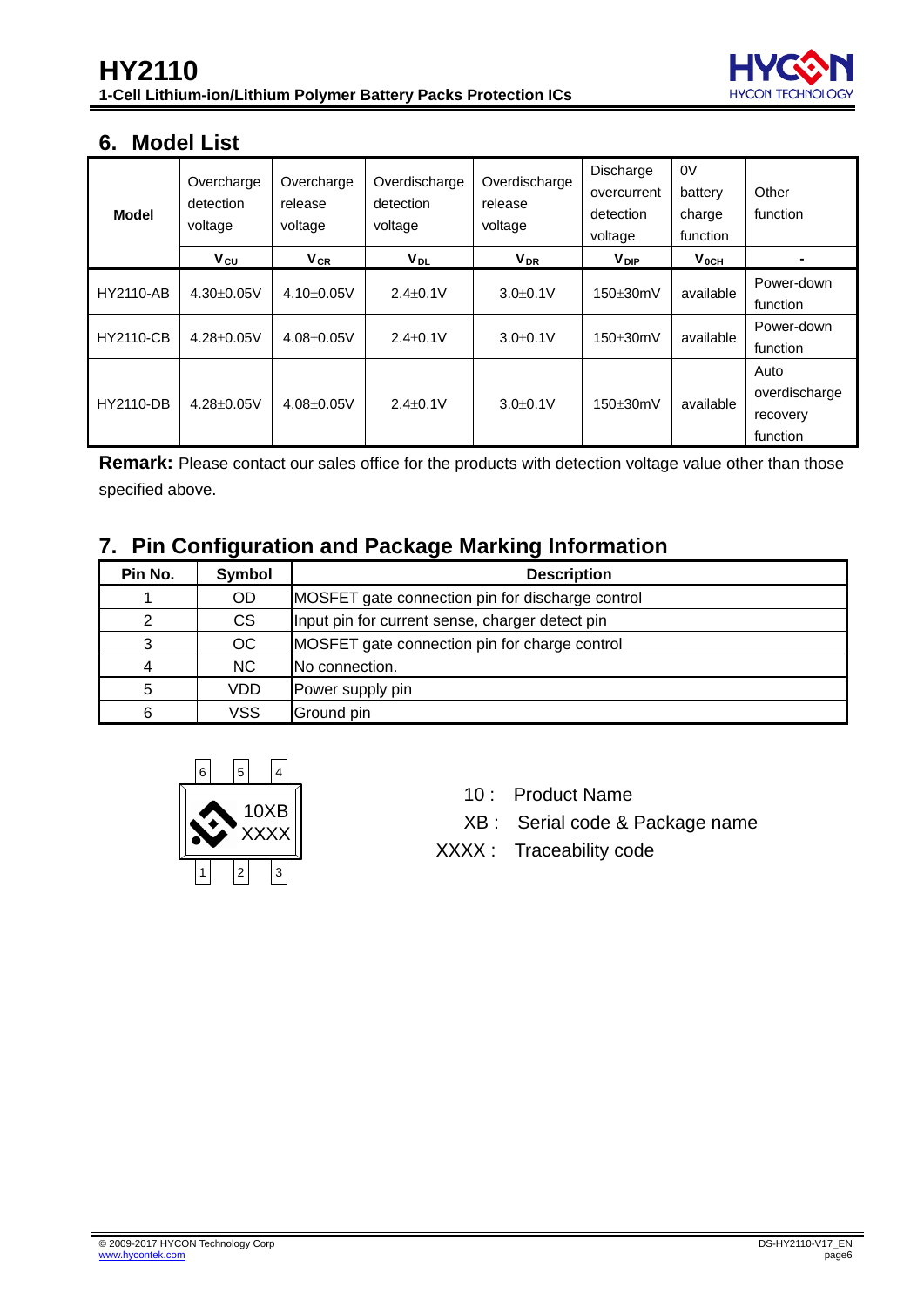

# **8. Absolute Maximum Ratings**

(VSS=0V, Ta=25**°**C unless otherwise specified)

| <b>Item</b>                           | Symbol                     | Rating                | Unit |
|---------------------------------------|----------------------------|-----------------------|------|
| Input voltage between VDD and VSS pin | $V_{DD}$                   | VSS-0.3 to VSS+10     | V    |
| OC output pin voltage                 | $V_{OC}$                   | VDD -20 to VDD $+0.3$ | V    |
| OD output pin voltage                 | $V_{OD}$                   | VSS-0.3 to VDD +0.3   | V    |
| CS input pin voltage                  | $V_{CS}$                   | VDD -20 to VDD +0.3   | V    |
| <b>Operating Temperature Range</b>    | $\mathsf{T}_{\mathsf{OP}}$ | $-40$ to $+85$        | °C   |
| Storage Temperature Range             | $T_{\textrm{ST}}$          | $-40$ to $+125$       | °C   |
| Power dissipation                     | $P_D$                      | 250                   | mW   |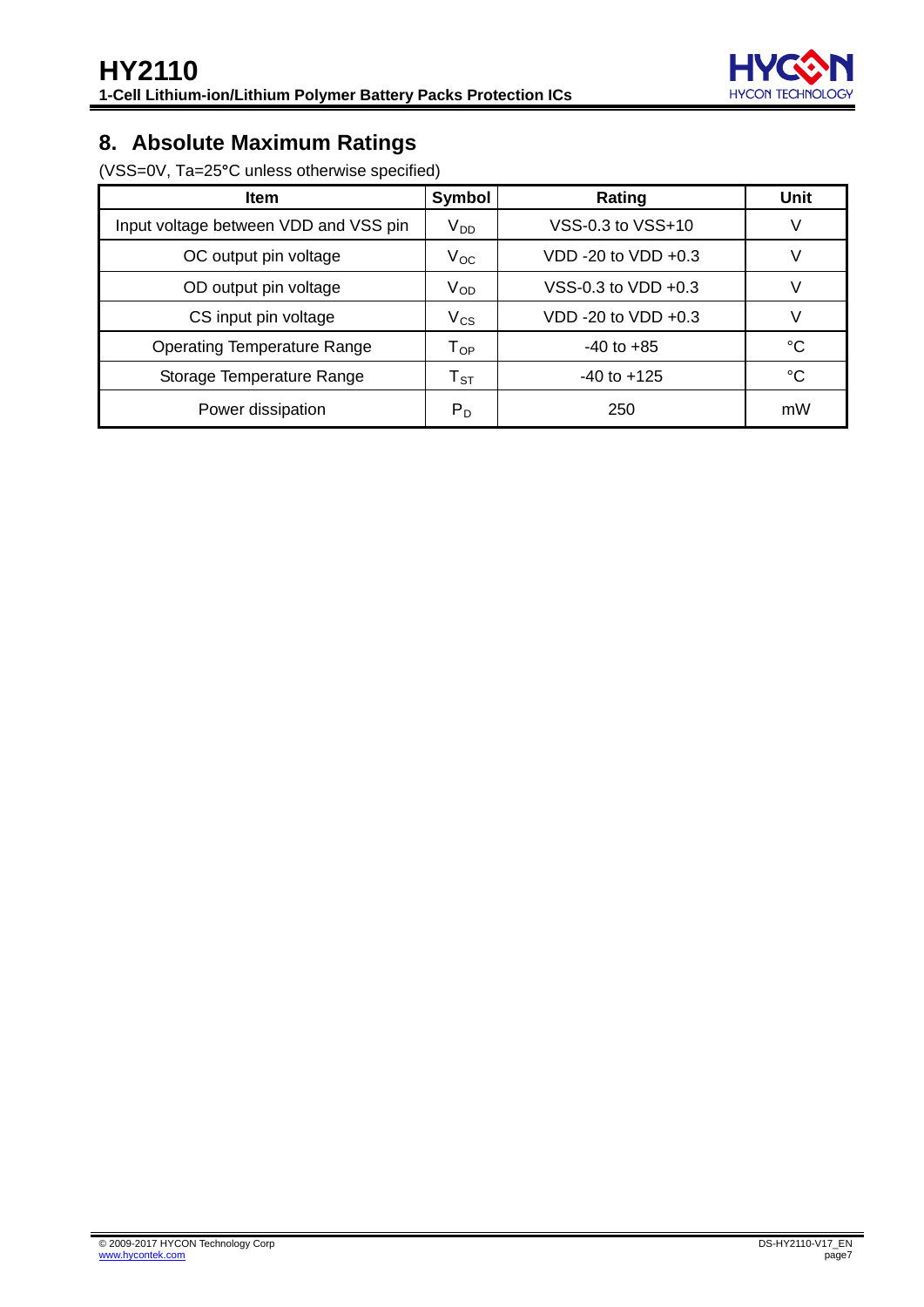

## <span id="page-7-0"></span>**9. Electrical Characteristics**

(VSS=0V, Ta=25°C unless otherwise specified)

| Item                                                  | Symbol                       | <b>Condition</b>                                                         | Min.                             | Typ.                  | Max.                           | Unit   |  |  |  |  |
|-------------------------------------------------------|------------------------------|--------------------------------------------------------------------------|----------------------------------|-----------------------|--------------------------------|--------|--|--|--|--|
| <b>SUPPLY POWER RANGE</b>                             |                              |                                                                          |                                  |                       |                                |        |  |  |  |  |
| Operating voltage between<br>VDD pin and VSS pin      | V <sub>DSOP1</sub>           |                                                                          | 1.5                              | $\blacksquare$        | 8                              | $\vee$ |  |  |  |  |
| Operating voltage between<br>VDD pin and CS pin       | V <sub>DSOP2</sub>           |                                                                          | 1.5                              |                       | 20                             | V      |  |  |  |  |
|                                                       |                              | <b>CURRENT CONSUMPTION (with Power-down Function)</b>                    |                                  |                       |                                |        |  |  |  |  |
| <b>Supply Current</b>                                 | l <sub>DD</sub>              | $VDD=3.9V$                                                               |                                  | 3.0                   | 6.0                            | μA     |  |  |  |  |
| Power-Down Current                                    | $I_{PD}$                     | $VDD=2.0V$                                                               |                                  |                       | 0.1                            | μA     |  |  |  |  |
|                                                       |                              | <b>CURRENT CONSUMPTION (with Auto Overdischarge Recovery Function)</b>   |                                  |                       |                                |        |  |  |  |  |
| <b>Supply Current</b>                                 | $I_{DD}$                     | $VDD=3.9V$                                                               |                                  | 3.0                   | 6.0                            | μA     |  |  |  |  |
| Current<br>Overdischarge<br>Consumption               | $I_{OD}$                     | $VDD=2.0V$                                                               |                                  | 2.0                   | 3.0                            | μA     |  |  |  |  |
|                                                       |                              | <b>DETECTION VOLTAGE</b>                                                 |                                  |                       |                                |        |  |  |  |  |
| <b>Overcharge Detection</b>                           |                              | 4.25V to 4.35V<br>adjustable                                             | $V_{CU}$<br>$-0.05$              | $V_{CU}$              | $V_{CU}$<br>$+0.05$            | $\vee$ |  |  |  |  |
| Voltage                                               | $V_{CU}$                     | 4.25V to 4.35V<br>adjustable<br>$-5^{\circ}$ C to $+55^{\circ}$ C (Note) | $V_{CU}$<br>$-0.06$              | $V_{CU}$              | $V_{\text{CU}}$<br>$+0.06$     | $\vee$ |  |  |  |  |
| Overcharge Release<br>Voltage                         | $V_{CR}$                     | 4.05V to 4.15V<br>adjustable                                             | $V_{CR}$<br>$-0.05$              | $V_{CR}$              | $\overline{V}_{CR}$<br>$+0.05$ | $\vee$ |  |  |  |  |
| <b>Overdischarge Detection</b><br>Voltage             | $V_{DL}$                     | 2.3Vto 2.9V<br>adjustable                                                | $V_{DL}$<br>$-0.1$               | $V_{DL}$              | $V_{DL}$<br>$+0.1$             | $\vee$ |  |  |  |  |
| Overdischarge Release<br>Voltage                      | $V_{DR}$                     | 2.9V to 3.0V<br>adjustable                                               | V <sub>DR</sub><br>$-0.1$        | <b>V<sub>DR</sub></b> | V <sub>DR</sub><br>$+0.1$      | $\vee$ |  |  |  |  |
| Discharge Overcurrent<br><b>Detection Voltage</b>     | $V_{\text{DIP}}$             | $VDD=3.6V$                                                               | <b>V</b> <sub>DIP</sub><br>$-30$ | $V_{\text{DIP}}$      | V <sub>DIP</sub><br>$+30$      | mV     |  |  |  |  |
| <b>Short Circuit Detection</b><br>Voltage             | $V_{\text{SIP}}$             | $VDD=3.0V$                                                               | 0.55                             | 0.85                  | 1.15                           | $\vee$ |  |  |  |  |
| <b>Charger Detection Voltage</b>                      | $V_{CLA}$                    |                                                                          |                                  | $-0.3$                | $\qquad \qquad \blacksquare$   | $\vee$ |  |  |  |  |
|                                                       |                              | <b>DELAY TIME</b>                                                        |                                  |                       |                                |        |  |  |  |  |
| Overcharge Delay Time                                 | $T_{0C}$                     | VDD=3.9V to 4.5V                                                         | 50                               | 100                   | 150                            | ms     |  |  |  |  |
| Overdischarge Delay Time                              | $\mathsf{T}_{\mathsf{OD}}$   | VDD=3.6V to 2.0V                                                         | 10                               | 25                    | 40                             | ms     |  |  |  |  |
| <b>Discharge Overcurrent</b><br>Delay Time            | T <sub>DIP</sub>             | $VDD=3.6V$                                                               | 5                                | 10                    | 15                             | ms     |  |  |  |  |
| <b>Short Circuit Delay Time</b>                       | $T_{\underline{\text{SIP}}}$ | $VDD=3.0V$                                                               | $\blacksquare$                   | 500                   | 700                            | μs     |  |  |  |  |
|                                                       |                              | <b>CONTROL OUTPUT VOLTAGE(OD&amp;OC)</b>                                 |                                  |                       |                                |        |  |  |  |  |
| OD Pin Output "H" Voltage                             | $V_{DH}$                     |                                                                          | $VDD -0.1$                       | <b>VDD-0.02</b>       |                                | V      |  |  |  |  |
| OD Pin Output "L" Voltage                             | $V_{DL}$                     |                                                                          |                                  | 0.1                   | 0.5                            | V      |  |  |  |  |
| OC Pin Output "H" Voltage                             | $V_{CL}$                     |                                                                          | $VDD -0.1$                       | $VDD-0.02$            |                                | V      |  |  |  |  |
| OC Pin Output "L" Voltage                             | $V_{CL}$                     |                                                                          |                                  | 0.1                   | 0.5                            | V      |  |  |  |  |
|                                                       |                              | <b>OV BATTERY CHARGE FUNCTION</b>                                        |                                  |                       |                                |        |  |  |  |  |
| OV battery charge starting<br>charger voltage         | $V_{0CH}$                    | $\overline{0V}$ battery charging<br>function "available"                 | 1.2                              |                       |                                | V      |  |  |  |  |
| 0V<br>battery<br>charge<br>inhibition charger voltage | $V_{OIN}$                    | 0V battery charging<br>function<br>"unavailable"                         |                                  |                       | 0.5                            | V      |  |  |  |  |

**NOTE:** Since products are not screened at high and low temperature, the specification for this temperature range is guaranteed by design, not tested in production.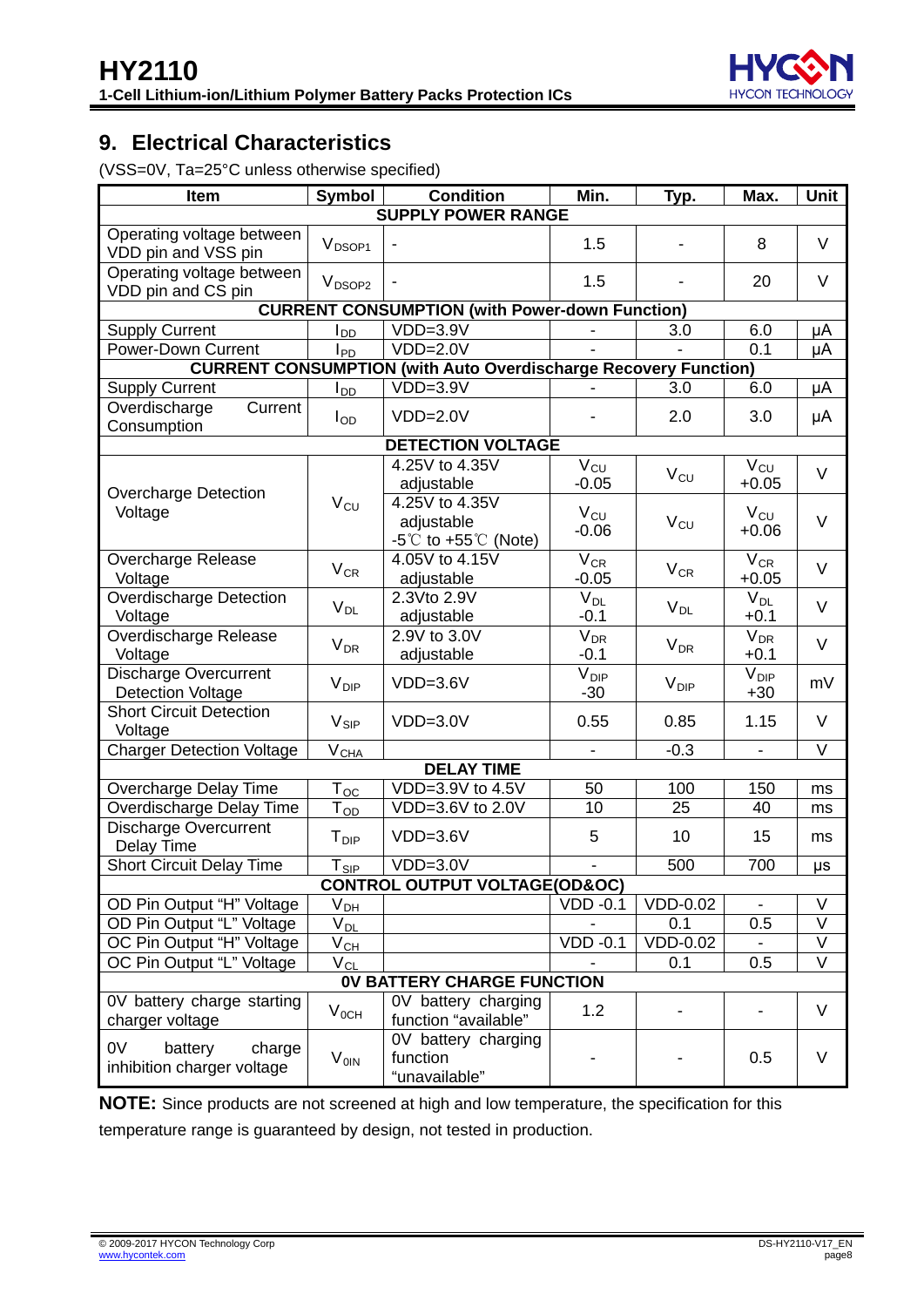

## <span id="page-8-0"></span>**10.Example of Battery Protection IC Connection**



| Symbol         | <b>Device Name</b> | <b>Purpose</b>                                                | Min.           | Typ.           | Max.        | Remark  |
|----------------|--------------------|---------------------------------------------------------------|----------------|----------------|-------------|---------|
| R <sub>1</sub> | Resistor           | limit current, stabilize VDD and<br>strengthen ESD protection | $100\Omega$    | 100 $\Omega$   | $470\Omega$ | $*1$    |
| R <sub>2</sub> | Resistor           | limit current                                                 | $300\Omega$    | $2k\Omega$     | $2k\Omega$  | *2      |
| C <sub>1</sub> | Capacitor          | stabilize VDD                                                 | $0.01\mu F$    | $0.1\mu F$     | $1.0 \mu F$ | *3      |
| M1             | N-MOSFET           | Discharge control                                             | $\blacksquare$ |                |             | $*_{4}$ |
| M2             | N-MOSFET           | Charge control                                                | $\blacksquare$ | $\blacksquare$ |             | *5      |

- **\***1. R1 should be as small as possible to avoid lowering the overcharge detection accuracy due to current consumption. When a charger is connected in reversed, the current flows from the charger to the IC. At this time, if R1 is connected to high resistance, the voltage between VDD pin and VSS pin may exceed the absolute maximum rating.
- \*2. If R2 has a resistance higher than 2kΩ, the charging current may not be cut when abnormal over-current appeared during charging. Please select as large a resistance as possible to prevent current when a charger is connected in reversed.
- \*3. C1 will stabilize the supply voltage of VDD, the value of C1 should be equal to or more than 0.01μF.
- \*4. If a FET with a threshold voltage equal to or higher than the overdischarge detection voltage is applied, discharging may be stopped before overdischarge is detected.
- \*5. If the withstanding voltage between the gate and source is lower than the charger voltage, the FET may be destroyed.

#### **Caution**:

- (1) The above constants may be changed without notice, please download the most up-to-date datasheet on our website. [http://www.hycontek.com](http://www.hycontek.com/)
- (2)It is advised to perform thorough evaluation and test if peripheral devices need to be adjusted.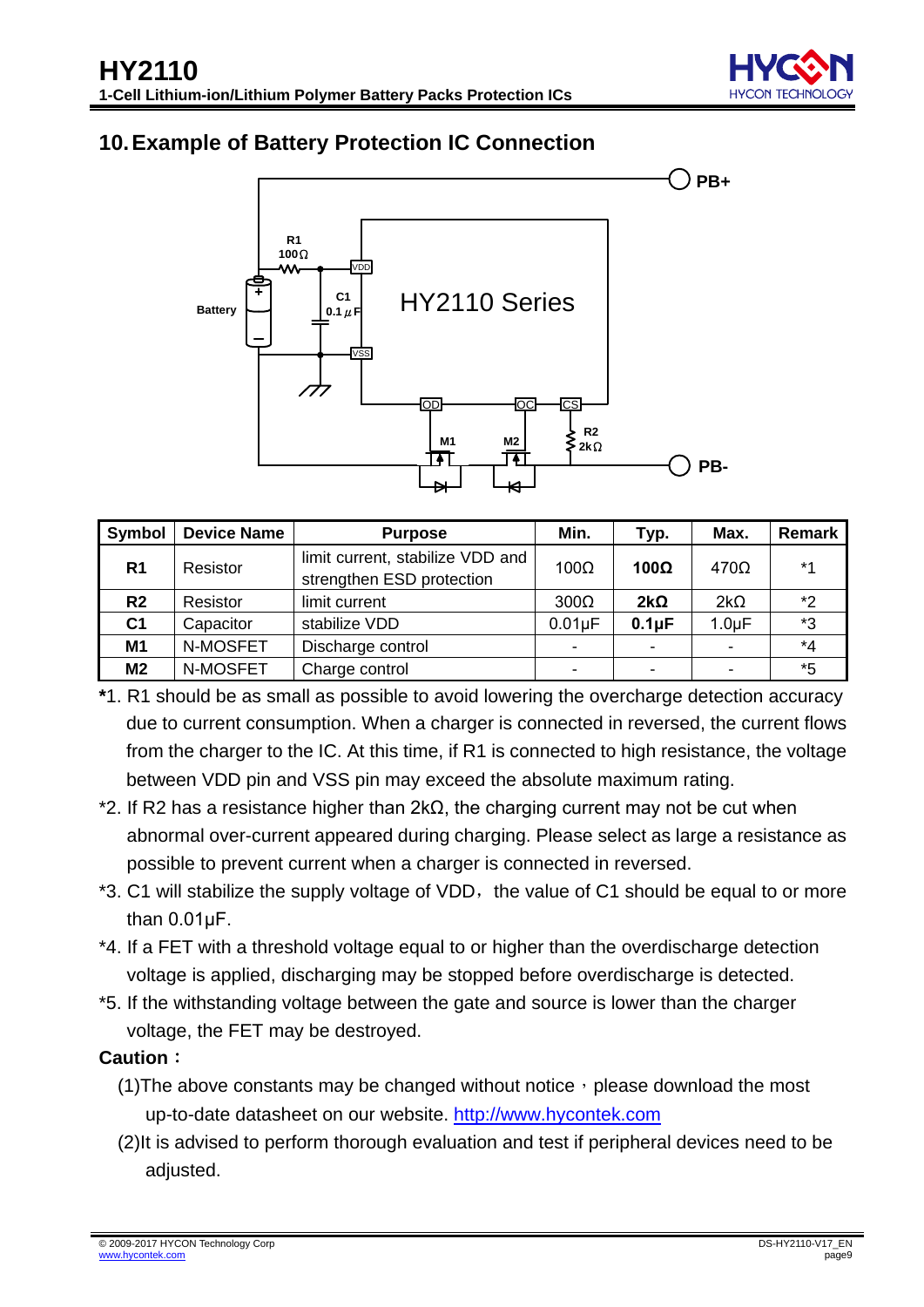

## <span id="page-9-0"></span>**11.Description of Operation**

### <span id="page-9-1"></span>**11.1.Normal Status**

This IC monitors the voltage of the battery connected between the VDD pin and VSS pin and the voltage difference between the CS pin and VSS pin to control charging and discharging.

When the battery voltage is in the range from overdischarge detection voltage  $(V_{DL})$  to overcharge detection voltage  $(V<sub>CU</sub>)$ , and the CS pin voltage is in the range from the charger detection voltage (V<sub>CHA</sub>) to discharge overcurrent detection voltage (V<sub>DIP</sub>), the IC turns both the charging and discharging control MOSFET on. This condition is called the normal status. Under this condition, charging and discharging can both be carried out freely.

**Caution: Discharging may not be enacted when the battery is first time connected. To regain normal status, CS and VSS pin must be shorted or the charger must be connected.**

#### <span id="page-9-2"></span>**11.2.Overcharge Status**

Under the normal status, as soon as the battery voltage becomes higher than the overcharge detection voltage  $(V<sub>CU</sub>)$  during charging and the detection continues longer than the overcharge detection delay time (T<sub>OC</sub>), the HY2110 series will turn the charging control MOSFET off (OC pin) to stop charging .This condition is called the overcharge status.

The overcharge status can be released by the following two cases:

(1) The voltage of the battery cell is equal to or lowers than the overcharge release voltage  $(\mathsf{V}_{\texttt{CR}})$  due to self-discharge.

(2) When load is connected and the battery voltage falls below the overcharge protection voltage (V<sub>CU</sub>).

#### <span id="page-9-3"></span>**11.3.Overdischarge Status**

#### **11.3.1. Products with Power-down Function**

When the battery voltage falls below than the overdischarge detection voltage  $(V_{DL})$ during discharging in the normal status and the detection continues longer than the overdischarge detection delay time  $(T<sub>OD</sub>)$ , the HY2110 series will turn the discharging control MOSFET off(OD pin) so as to stop discharging. This condition is called the overdischarge status.

When the MOSFET is off, CS pin voltage is pulled up by the resistor to VDD in the IC, at this time, the power consumption is reduced to the lowest. This condition is called the "SLEEP MODE".

The overdischarge status will be released by two cases:

(1) When CS pin voltage is equal to or lower than the charger detection voltage ( $V_{\text{CHA}}$ ) by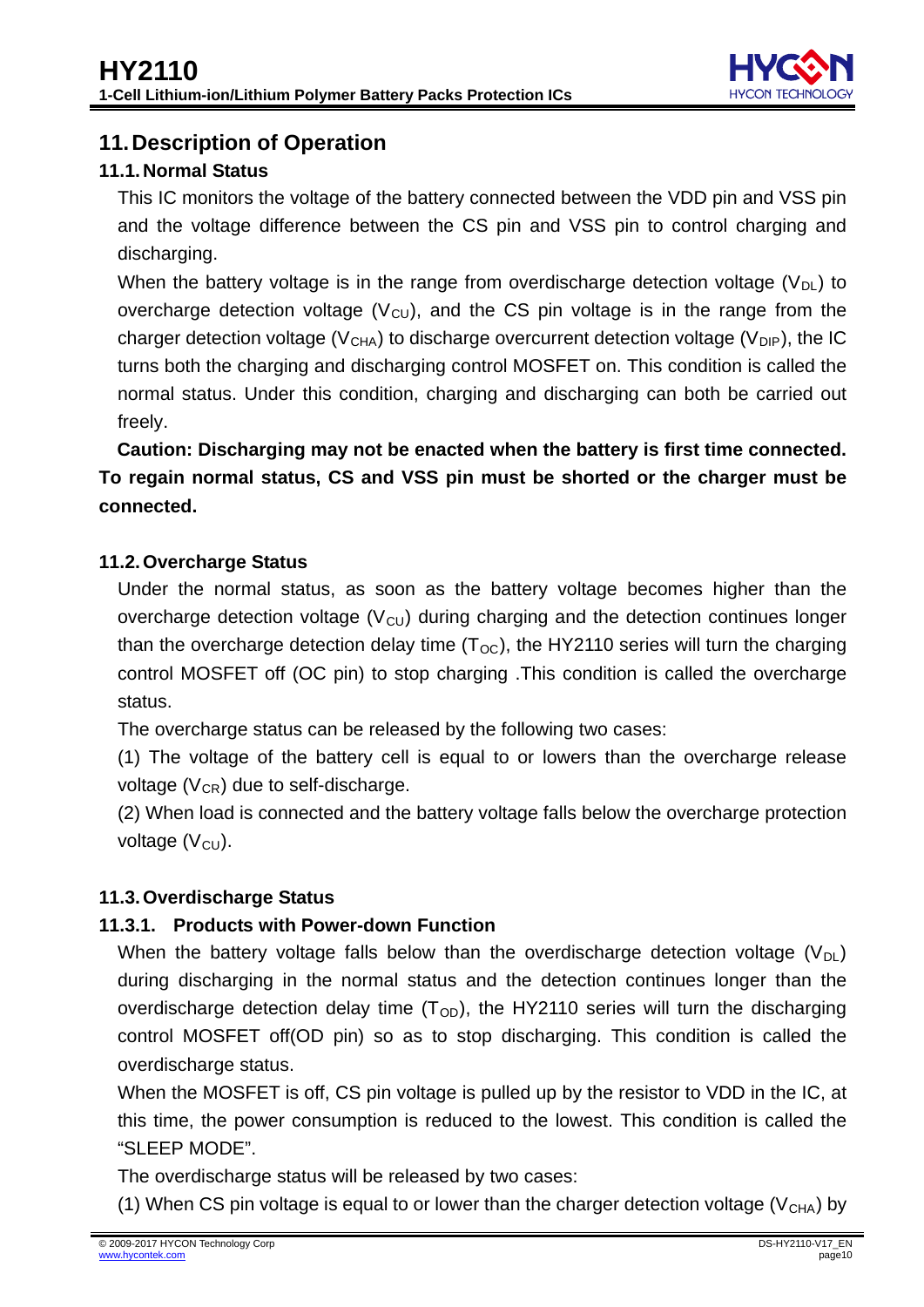charging and the VDD pin voltage is higher than overdischarge detection voltage (V<sub>DL</sub>).

(2) When CS pin voltage is equal to or higher than the charger detection voltage  $(V_{\text{CHA}})$ by charging and the VDD pin voltage is higher than overdischarge release voltage  $(V_{DR})$ .

## **11.3.2. Products with Auto Overdischarge Recovery Function**

When the battery voltage falls below than the overdischarge detection voltage  $(V_{\text{DL}})$ during discharging in the normal status and the detection continues longer than the overdischarge detection delay time  $(T<sub>OD</sub>)$ , the HY2110 series will turn the discharging control MOSFET off (OD pin) so as to stop discharging. This condition is called the overdischarge status.

The overdischarge status will be released by three cases:

- (1) When CS pin voltage is equal to or lower than the charger detection voltage  $(V<sub>CHA</sub>)$  by charging and the VDD pin voltage is higher than overdischarge detection voltage (V<sub>DL</sub>).
- (2) When CS pin voltage is equal to or higher than the charger detection voltage (VCHA) by charging and the VDD pin voltage is higher than overdischarge release voltage (V DR ).
- (3) Without connecting a charger, if the VDD pin voltage is higher than overdischarge release voltage  $(V_{DR})$ , the overdischarge status will be released, namely Auto Overdischarge Recovery Function .

#### <span id="page-10-0"></span>**11.4.Charger Detection Status**

When the charger is connected to the overdischarge battery, if the voltage of CS pin is lower than charger detection voltage( $V_{\text{CHA}}$ ), based on the charger detection function, as long as the battery voltage is higher than overdischarge voltage( $\mathsf{V}_{\mathsf{DL}}$ ), the discharge status will be released and discharging control MOSFET (OD pin) will be turned on. This process is called the "charger detection status".

Conversely, if CS pin's voltage is not lower than charger detection voltage ( $V_{\rm CHA}$ ), the battery voltage has to reach the overdischarge release voltage( $V_{DR}$ ) to relieve the overdischarge status as usual.

#### <span id="page-10-1"></span>**11.5.Discharge Overcurrent Status (Discharge Overcurrent & Short Circuit)**

Under normal condition, the HY2110 continuously monitors the discharge current by sensing the voltage of CS pin.

If the voltage of CS pin exceeds the overcurrent detection voltage  $(V_{\text{DIP}})$  and the condition lasts beyond the overcurrent delay time  $(T_{\text{DIP}})$ , discharging will be suspended by turning off the discharge control MOSFET (OD pin). This condition is called the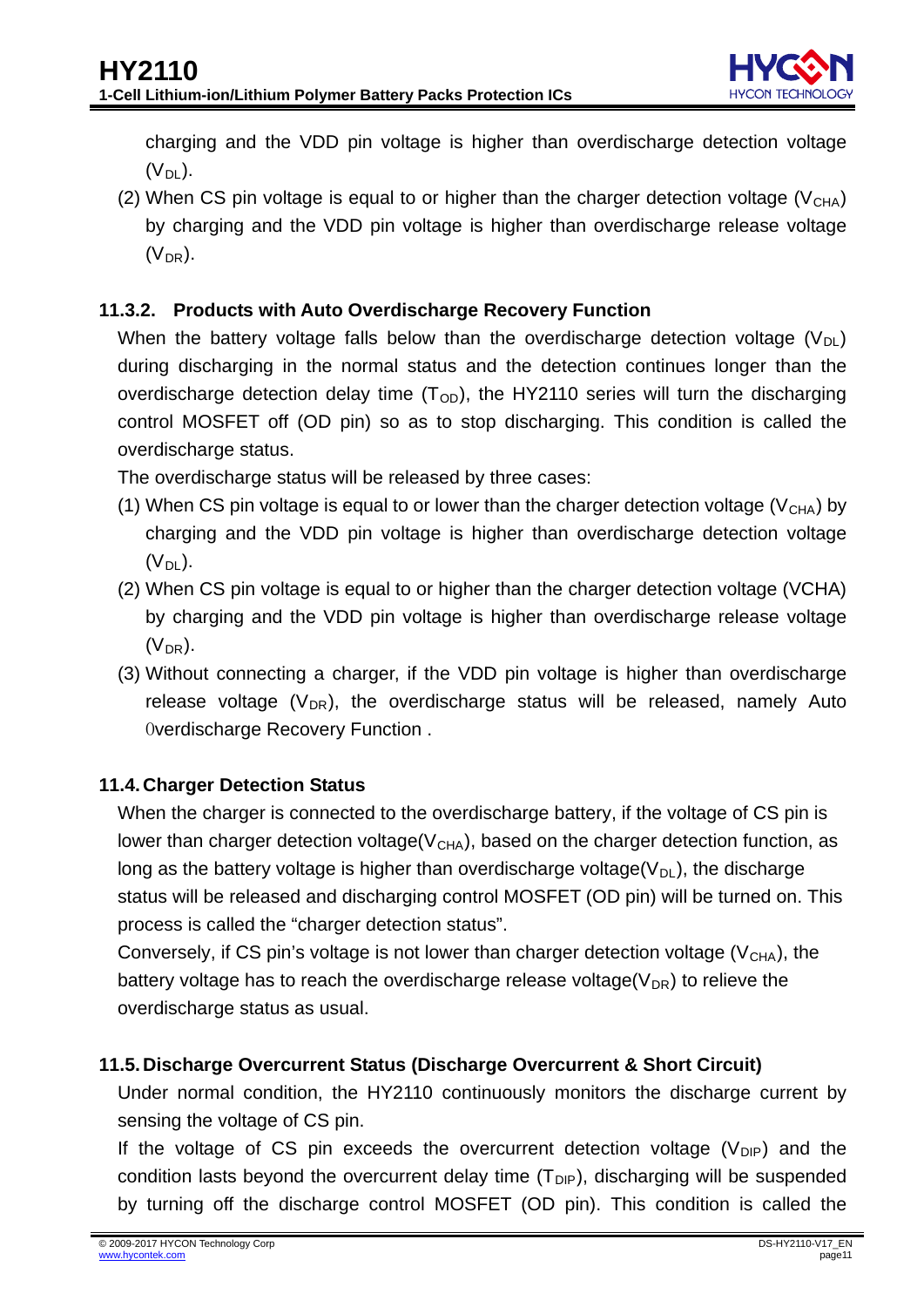

discharge overcurrent status.

If the voltage of CS pin exceeds the short circuit detection voltage  $(V_{\text{SIP}})$  and the condition lasts beyond the short circuit delay time  $(T_{\text{SIP}})$ , discharging will be suspended by turning off the discharge control MOSFET (OD pin). This condition is called the short circuit status.

When the impedance between PB+ and PB- is larger than "automatic restoration impedance" and the voltage at the CS pin is lower than overcurrent detection voltage  $(V_{\text{DIP}})$ , the discharge overcurrent condition will be released.

## <span id="page-11-0"></span>**11.6.Abnormal Charge Current Detection**

Batteries under normal condition during the charging process, if the voltage of CS pin is lower than charger detection voltage ( $V_{\text{CHA}}$ ), and this condition lasts for more than 12ms (typ.), the charging control MOSFET will be switched off (OC pin) to stop charging. This status is called "abnormal charge current detection".

After entering the status of abnormal charge current detection, one way to revert it to normal is to have the CS pin voltage higher than charger detection voltage  $(V_{\text{CHA}})$ . Abnormal charge current detection voltage (V<sub>CHA</sub>) for formularize:

**{I CHA=|VCHA|/RON}. RON is turn on resistance of MOSFET**

## <span id="page-11-1"></span>**11.7. 0V Battery Charging Function "Available"**

This function is used to recharge a connected battery which voltage is 0V due to self-discharge. When the OV battery charge starting charger voltage  $(V_{0CH})$  or a higher voltage is applied between PB+ and PB- pins by connecting a charger, the charging control MOSFET gate is fixed to the VDD pin voltage.

When the voltage between the gate and the source of the charging control MOSFET becomes equal to or higher than the turn on voltage due to the charger voltage, the charging control MOSFET is turned on to initiate charging. At this time, the discharging control MOSFET is off and the charging current flows through the internal parasitic diode in the discharging control MOSFET. When the battery voltage becomes equal to or higher than overdischarge voltage  $(V_{DL})$ , the HY2110 series will enter into the normal status.

#### **Caution**

- (1) Some battery providers do not recommend charging for a completely self-discharged battery. Please ask the battery provider to determine whether to enable or prohibit the 0V battery charging function.
- (2) The 0V battery charge function has higher priority than the charger current detection function. Consequently, a product in which use of the 0V battery charging function is enabled charges a battery forcibly and the charge overcurrent cannot be detected when the battery voltage is lower than overdischarge detection voltage  $(V_{DL})$ .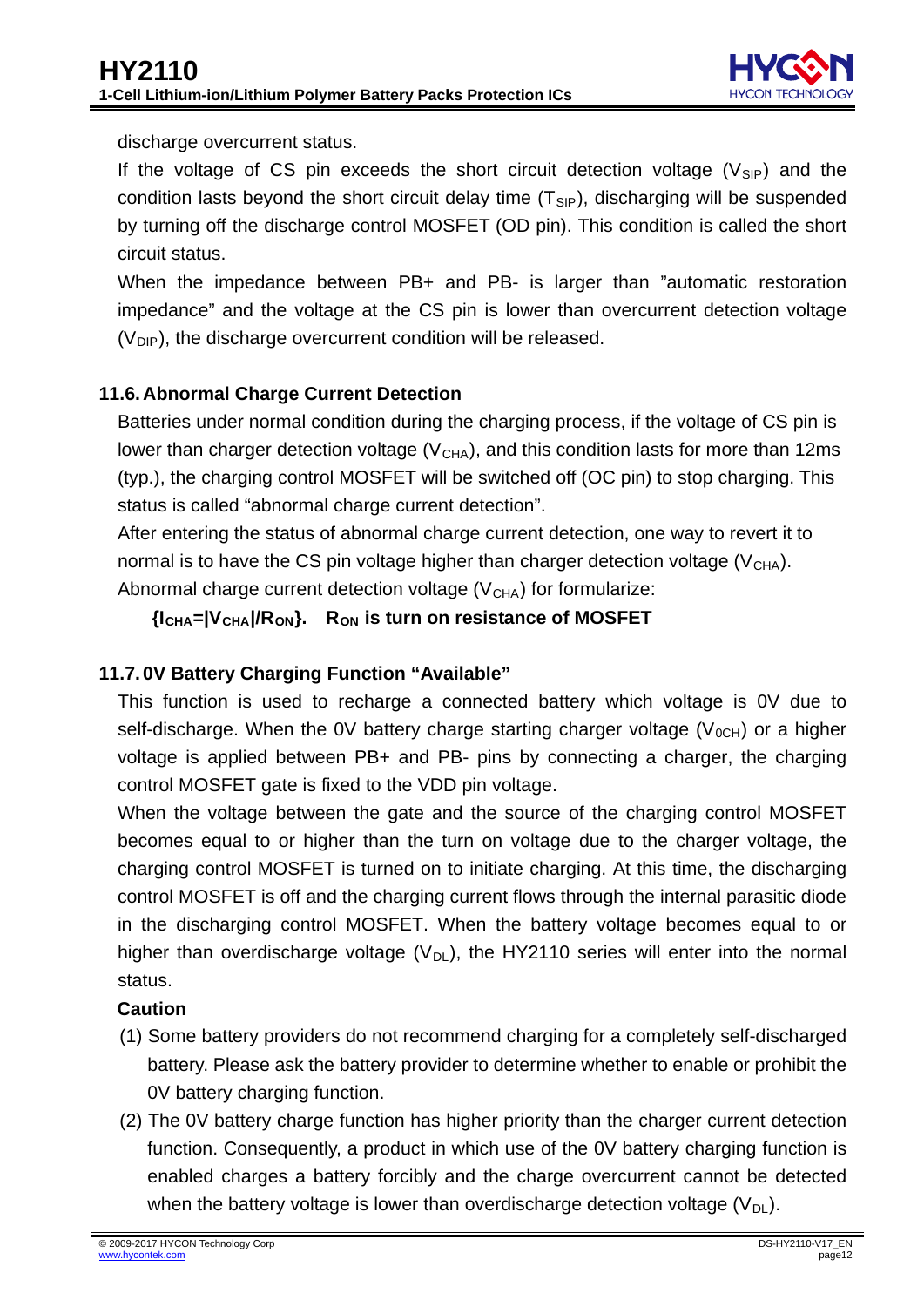

#### <span id="page-12-0"></span>**11.8. 0V Battery Charging Function "Unavailable"**

When a battery which is internally short-circuited (0V battery) is connected, the unavailable 0V charging function will prohibit recharging. When the battery voltage equals to the 0V battery charge inhibition battery voltage  $(V<sub>01N</sub>)$  or lower, the charging control MOSFET gate is fixed to the PB- pin voltage to prohibit charging. When the battery voltage equals to the 0V battery charge inhibition battery voltage (V<sub>0IN</sub>) or higher, charging can be implemented.

#### **Caution**

(1) Some battery providers do not recommend charging for a completely self-discharged battery. Please ask the battery provider to determine whether to enable or prohibit the 0V battery charging function.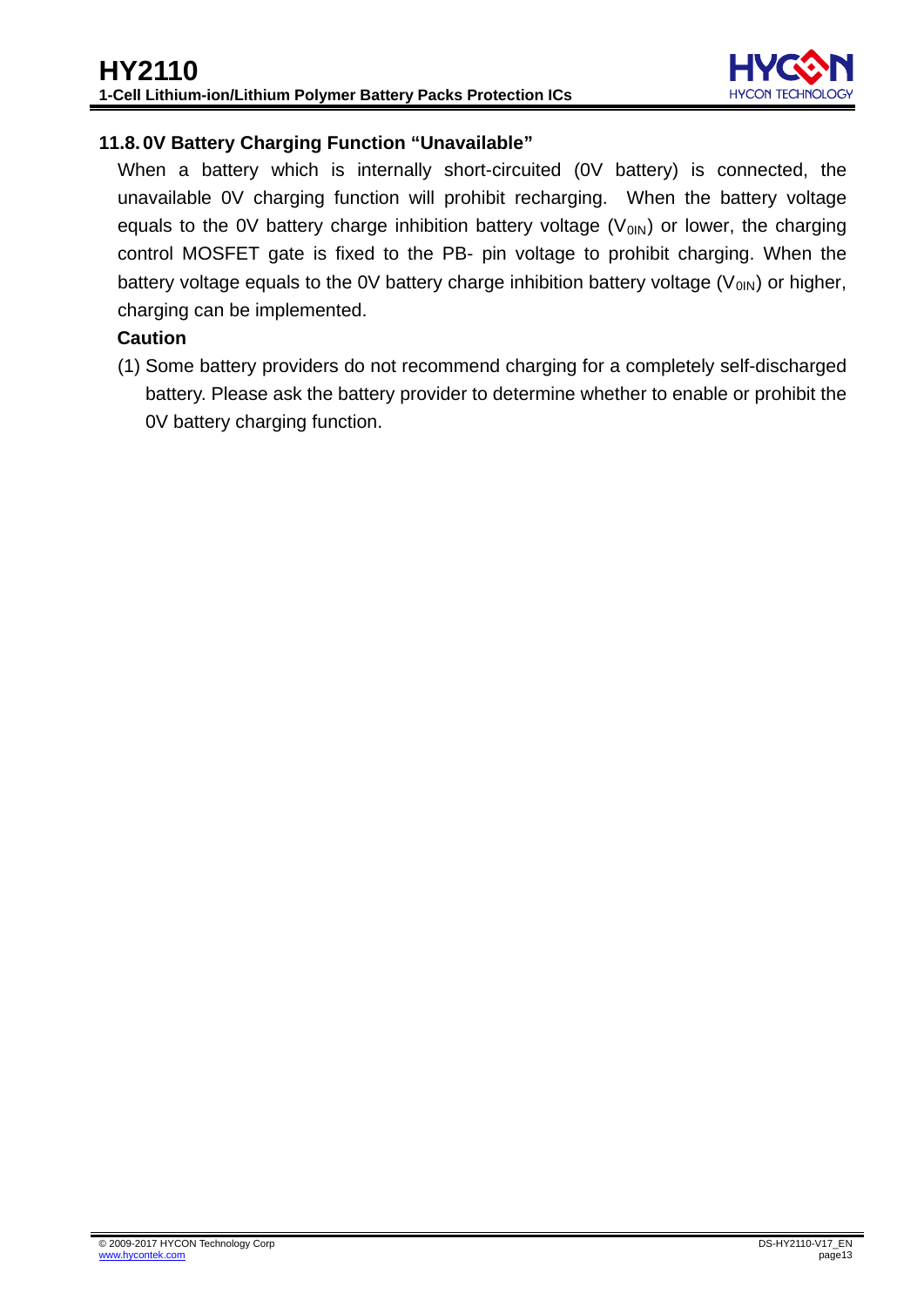

## <span id="page-13-0"></span>**12.Characteristics (Typical Data)**

- **12.1. Overcharge Detection / Release Voltage, Overdischarge Detection / Release Voltage, Overcurrent Detection Voltage, and Delay Time**
	- (1)  $V_{CU}$  vs. Ta

 $(2)$   $V_{CR}$  vs. Ta

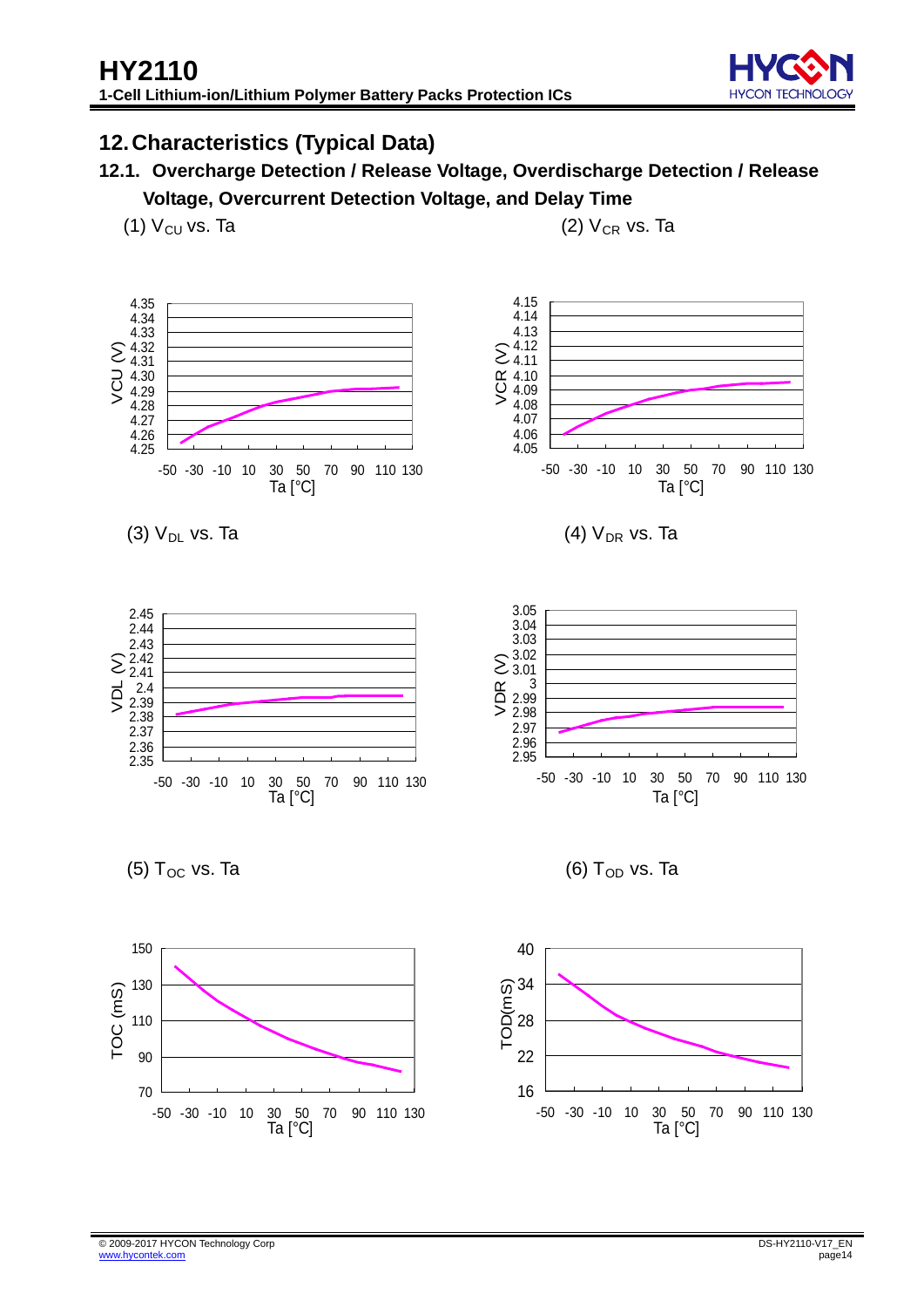**HYCON** 

(7)  $V_{DIP}$  vs. Ta











(11)  $I_{DD}$  vs. Ta



(10)  $T_{SIP}$  vs. Ta



 $(12)$   $I_{PD}$  vs. Ta



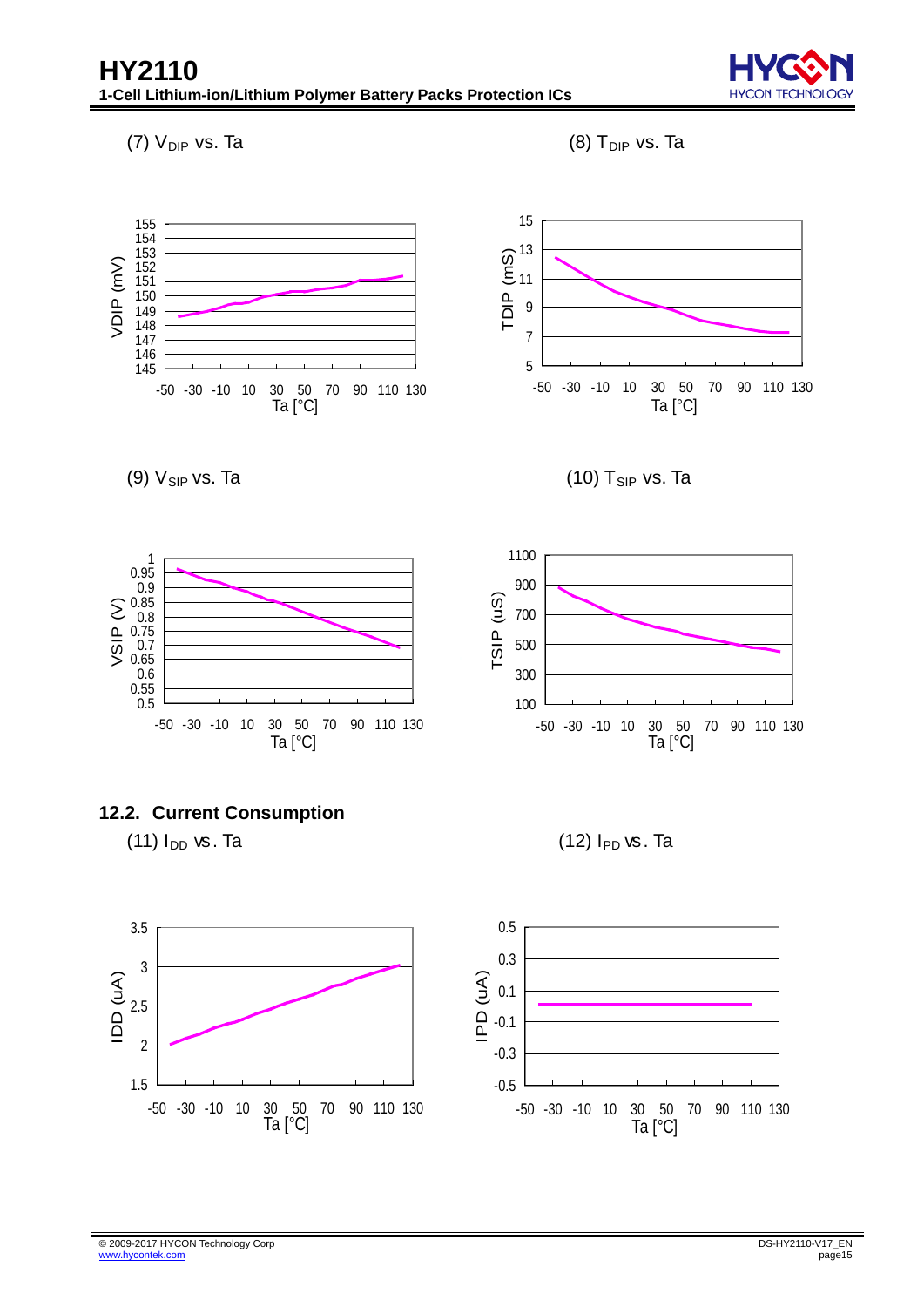

# <span id="page-15-0"></span>**13.Package information**

## <span id="page-15-1"></span>**13.1.SOT-23-6**

**NOTE:** All dimensions are in millimeters.





| <b>SYM</b>              |                | <b>ALL DIMENSIONS IN</b> |                |
|-------------------------|----------------|--------------------------|----------------|
| <b>BOL</b>              |                | <b>MILLIMETERS</b>       |                |
|                         | <b>MINIMUM</b> | <b>NOMINAL</b>           | <b>MAXIMUM</b> |
| A                       |                | 1.30                     | 1.40           |
| A1                      | 0              |                          | 0.15           |
| A2                      | 0.90           | 1.20                     | 1.30           |
| b                       | 0.30           |                          | 0.50           |
| b1                      | 0.30           | 0.40                     | 0.45           |
| b <sub>2</sub>          | 0.30           | 0.40                     | 0.50           |
| $\mathbf c$             | 0.08           |                          | 0.22           |
| c <sub>1</sub>          | 0.08           | 0.13                     | 0.20           |
| D                       |                | 2.90 BSC                 |                |
| E                       |                | 2.80 BSC                 |                |
| E <sub>1</sub>          |                | 1.60 BSC                 |                |
| е                       |                | 0.95 BSC                 |                |
| e1                      |                | 1.90 BSC                 |                |
| $\overline{\mathsf{L}}$ | 0.30           | 0.45                     | 0.60           |
| $\overline{L1}$         |                | 0.60 REF                 |                |
| L2                      |                | 0.25 BSC                 |                |
| R                       | 0.10           |                          |                |
| R <sub>1</sub>          | 0.10           |                          | 0.25           |
| θ                       | $0^{\circ}$    | 4°                       | $8^{\circ}$    |
| $\theta$ 1              | $5^\circ$      |                          | $15^\circ$     |
| θ2                      | $5^{\circ}$    |                          | $15^\circ$     |



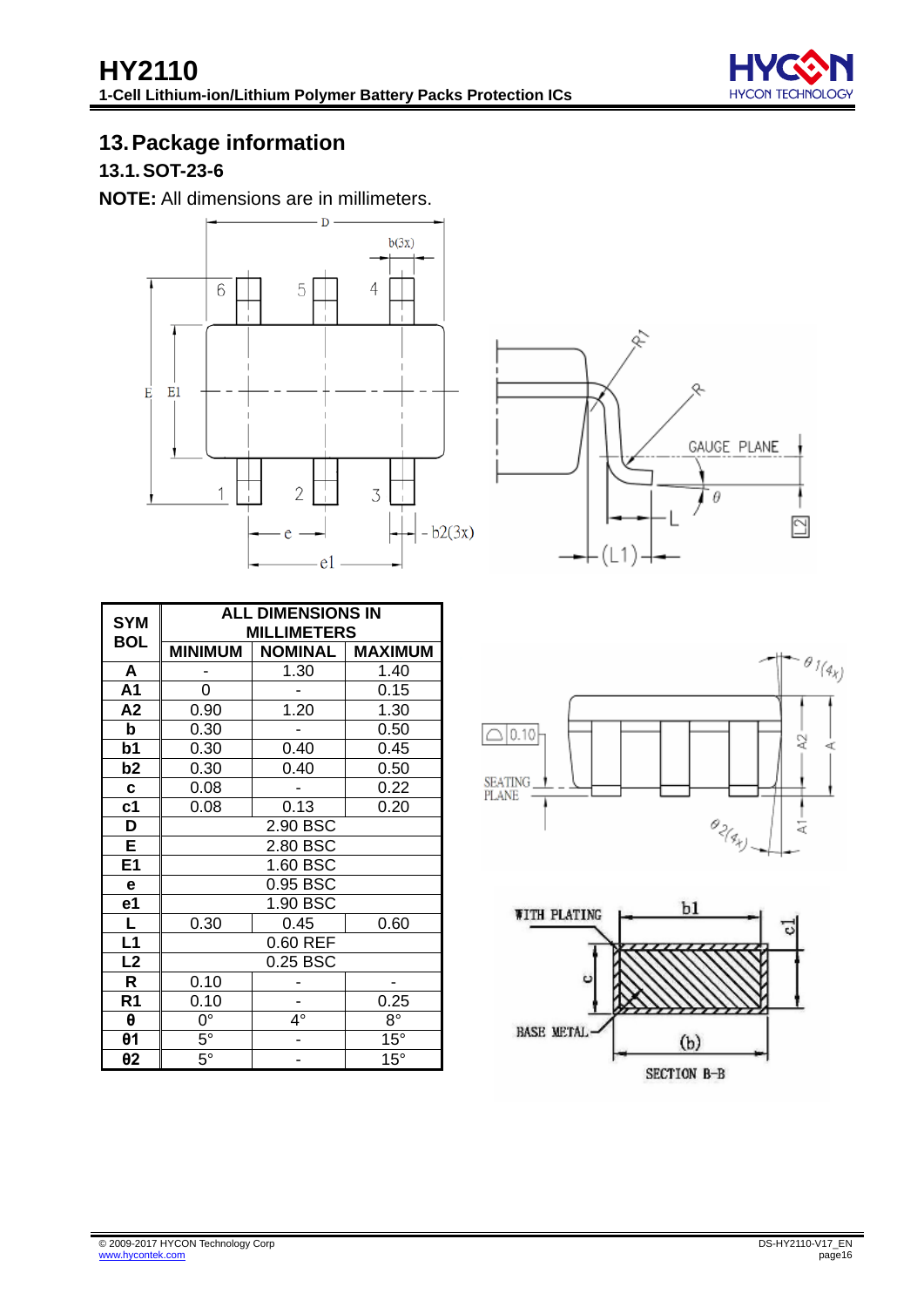

## <span id="page-16-0"></span>**14.Tape & Reel Information**

<span id="page-16-1"></span>**14.1.Tape & Reel Information---SOT-23-6**(**Type 1**)

**Unit: mm**.

**14.1.1. Reel Dimensions** 



#### **14.1.2. Carrier Tape Dimensions**



|                |            | Reel                                           |      |                |                |                       |                | <b>Carrier Tape Dimensions</b> |      |                       |         |       |  |  |
|----------------|------------|------------------------------------------------|------|----------------|----------------|-----------------------|----------------|--------------------------------|------|-----------------------|---------|-------|--|--|
| <b>SYMBOLS</b> |            | <b>Dimensions</b>                              |      |                |                |                       |                |                                |      |                       |         |       |  |  |
|                | Α          | W1                                             | A0   | B <sub>0</sub> | K <sub>0</sub> | P <sub>0</sub>        | P <sub>1</sub> | P <sub>2</sub>                 | Е    | F                     | D0      | W     |  |  |
| Spec.          | 178        | 9.0                                            | 3.30 | 3.20           | 1.50           | 4.00                  | 4.00           | 2.00                           | 1.75 | 3.50                  | 1.50    | 8.00  |  |  |
| Tolerance      | $\pm 0.50$ | $\pm 1.50/-0$ $\pm 0.10$ $\pm 0.10$ $\pm 0.10$ |      |                |                | $\pm 0.10$ $\pm 0.10$ |                | ±0.05                          |      | $\pm 0.10$ $\pm 0.05$ | +0.1/-0 | ±0.20 |  |  |

Note: 10 Sprocket hole pitch cumulative tolerance is ±0.20mm.

#### **14.1.3. Pin1 direction**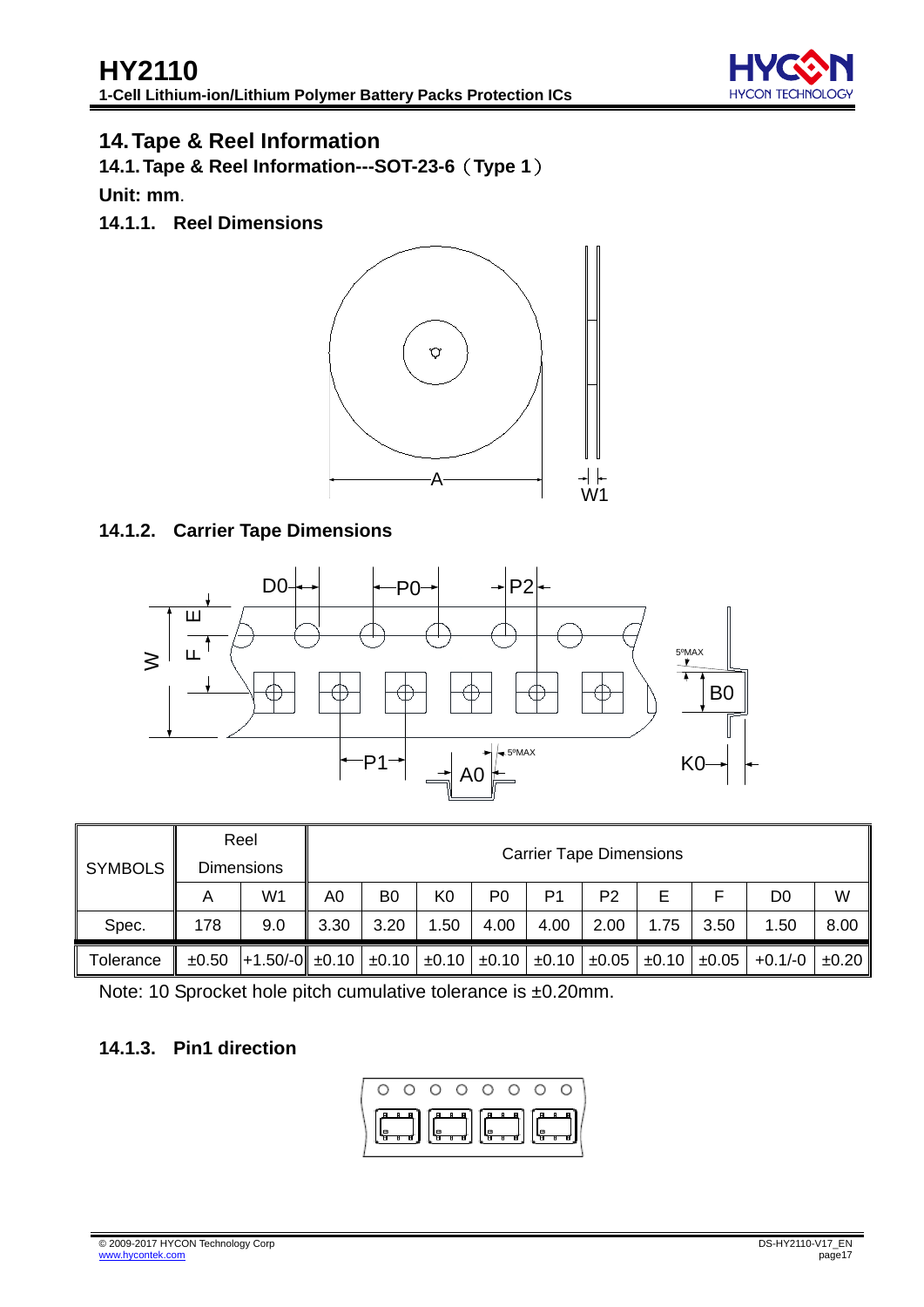

## <span id="page-17-0"></span>**14.2.Tape & Reel Information---SOT-23-6 (Type 2)**

**Unit: mm**.

**14.2.1. Reel Dimensions** 



## **14.2.2. Carrier Tape Dimensions**



| <b>SYMBOLS</b> |       | Reel              |                                |                |                |                |      |                |      |      |                                                                                         |               |
|----------------|-------|-------------------|--------------------------------|----------------|----------------|----------------|------|----------------|------|------|-----------------------------------------------------------------------------------------|---------------|
|                |       | <b>Dimensions</b> | <b>Carrier Tape Dimensions</b> |                |                |                |      |                |      |      |                                                                                         |               |
|                | A     | W1                | A0                             | B <sub>0</sub> | K <sub>0</sub> | P <sub>0</sub> | P1   | P <sub>2</sub> | E.   |      | D0                                                                                      | W             |
| Spec.          | 178   | 9.4               | 3.17                           | 3.23           | 1.37           | 4.00           | 4.00 | 2.00           | 1.75 | 3.50 | .55                                                                                     | 8.00          |
| Tolerance      | ±2.00 | ±1.50             | $\pm 0.10$                     |                |                |                |      |                |      |      | $\pm 0.10$ $\pm 0.10$ $\pm 0.10$ $\pm 0.10$ $\pm 0.05$ $\pm 0.05$ $\pm 0.05$ $\pm 0.05$ | $+0.30/-0.10$ |

Note: 10 Sprocket hole pitch cumulative tolerance is ±0.20mm.

#### **14.2.3. Pin1 direction**

$$
\left(\begin{array}{ccccccccc}\n0 & 0 & 0 & 0 & 0 & 0 & 0 & 0 \\
\hline\n\end{array}\right)
$$